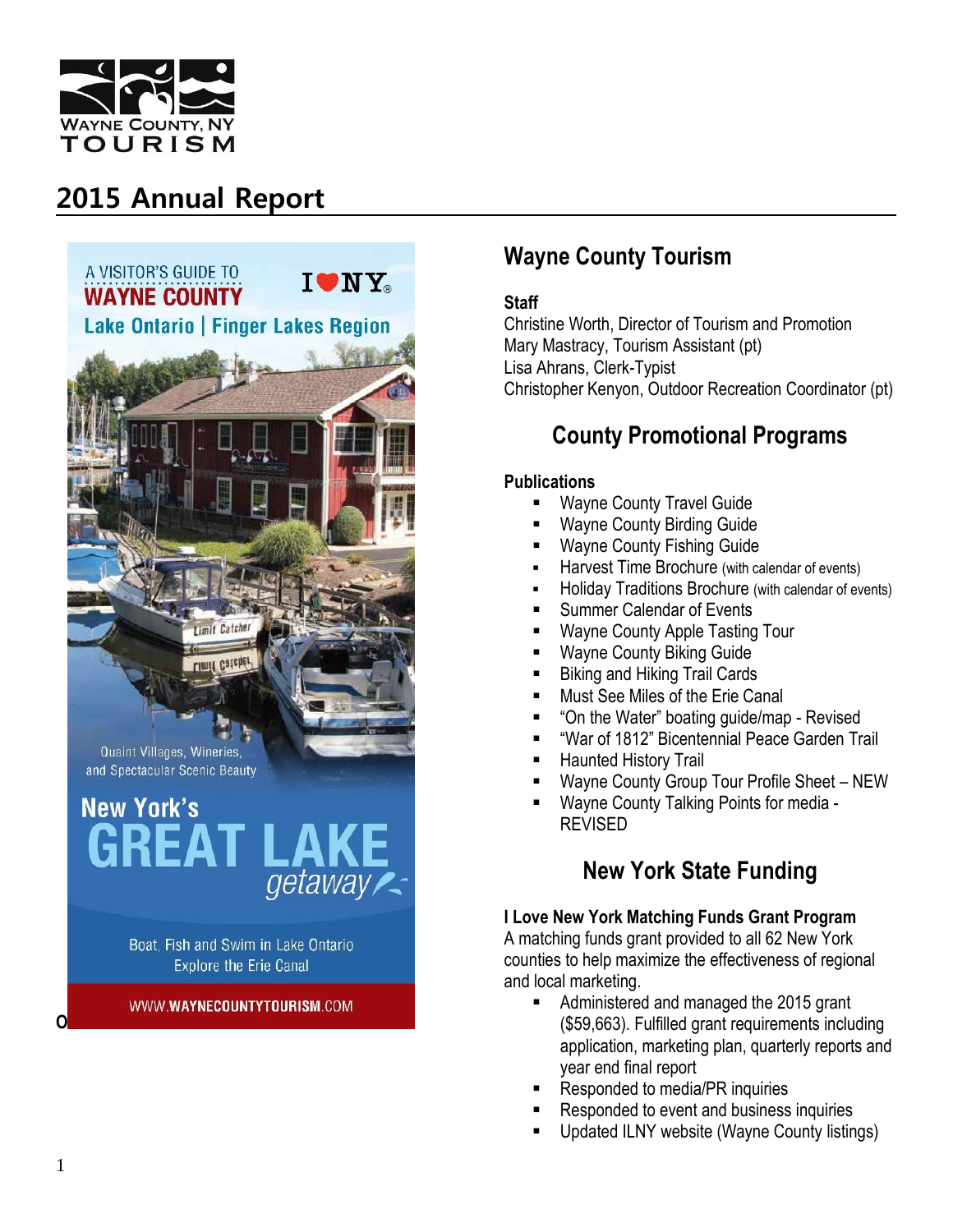

### **Advertising**

6.252 inquiries generated from ads placed in Finger Lakes Times, Messenger Post, City Newspaper, Freetime Magazine, Rochester Women's Magazine, Network Rochester, Kids Out & About, ESLO Newspaper, Lake Ontario Outdoors, NY & PA Outdoors, Visit Rochester Travel Guide, Campgrounds of New York, Seaway Trail's Travel Magazine, Upstate Magazine, A Welcome Surprise, Guestquest, Sun & Record, Wayne Post, Lakeshore News, Wolcott Shopper and Times of Wayne County.

• Direct mail campaign to 5,121 individuals consisting of Harvest Time Brochure, Apple Tasting Tour and Holiday Traditions Brochure

### **Digital Marketing**

- www.WayneCountyTourism.com 51,398 sessions, 31,782 users, 102,212 pageviews
- **Website enhancements included Erie Canal.** Fishing Update to include DEC link to boat launches for Lake Ontario & Erie Canal along with DEC PDF'S. Hiking/Biking now includes links to Trailworks passport program.
- www.AppleTastingTour.com 4,016 hits, 598 brochure downloads, 442 poster downloads and 276 passport downloads
- www.FingerLakesSurprises.com for Canadian promotion
- Twitter and Facebook
- FlickR
- On-line Visitors Guide
- Mobile friendly website
- Network Rochester Eblasts to Database is made up of 55,000+ Greater Rochester Area Business Professionals. (1) Lake Ontario Wine Trail and (2) Apple Tasting Tour
- Web banners (footer, left column, header) on Lake Ontario United. Lake Ontario United is an online community of devoted individuals interested in helping preserve and make our lakes as rich and enjoyable for future generations

as they are today for us. It is a community composed of professional and amateur fishermen, charter captains, environmentalist, hunters and outdoor enthusiasts. 17,113,216 views, 8713 clicks.

- Apple Tasting Tour website was redesigned due to the prior funding program expiring in 2015.
- Apple Tasting Tour Pinterest: New for 2015. Highlighting Recipes, Apple Crafts and Tour Stops. 108 Pins, 164 Avg. Monthly Viewers and 28 Avg. Daily Viewers
- **Syracuse.com: We ran a 3 pronged digital** campaign for the Apple Tasting Tour. We utilized Newyorkupstate.com, Syracuse.com and the Ad Network in the time period between 9/19 – 10/18. Ads reached the following geographic areas Rochester DMA, Syracuse DMA, Canandaigua (city), Oswego (city). The total # of impressions served was 127,947

## **Tourism Support & Sponsorship**

#### Apple Tasting Tour

Promotional partnership with 12 Farm Market/Culinary specialty businesses

- **Public Relations, facebook page and advertising** campaign
- Apple Tour Challenge
- Advertising & fulfillment
- **Television ad campaign**

#### Wayne County Fair

Wayne County Tourism sponsored the bags that were given out at the "Wine & Farm Market event." Worked with the marketing chair on a cooperative television ad.

#### Cycling the Erie Canal Bicycle Tour

Wayne County Tourism co-sponsored the annual 8-day, 400 mile, Cycling the Erie Canal Bicycle Tour, organized by Parks & Trails New York. The tour passed through Wayne County on 7/14/15. Our office prepared packets of information which was mailed to the attendees in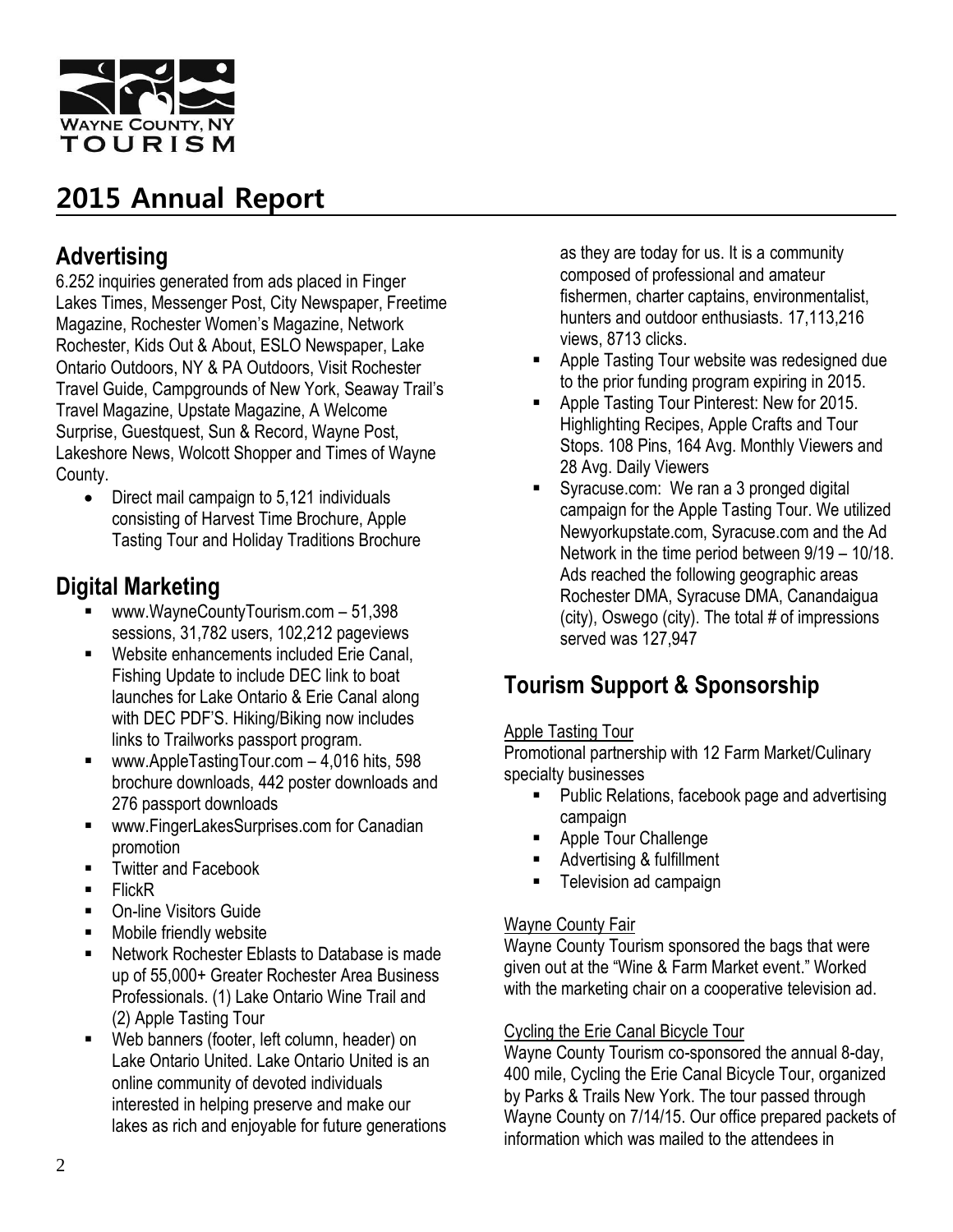

advance and communicated the tour to the restaurants along the Route 31 corridor.

#### Wayne County Youth Fishing Derby

Coordination of the Wayne County Youth Fishing Derby and Awards Ceremony. This derby is a partnership between Wayne County Tourism and Wayne County Federation of Sportsmen's Clubs. Many Wayne County businesses support the derby. In 2015, 75 children signed up for the contest.

#### Wayne County Pro-Am Fishing Tournament

Coordination of the Wayne County Pro-Am Fishing Tournament and Awards Ceremony. The seventh annual Pro-Am Tournament took place July 2015. This event drew 47 Boats to Sodus Bay during the tournament. Anglers in the contest were required to keep their boats in Sodus Bay during the 2-day competition, which was contributed to an influx of revenue for Sodus Bay area businesses. In addition, Big Fish Friday the 1K a Day tournament took place.

### **Visitor Information Centers**

The Wayne County Office of Tourism acts as a tourism information center and is open Monday-Friday, 9am-5pm. Our Visitor's Guide is also available at the following information centers:

- Sodus Point Information Center, assist with brochures
- **Gateway Information Center (Binghamton)**
- Petro Service Center
- Waterloo Premium Outlets
- Angola Information Center
- **Preble Area Rest Stop (I-81)**
- **Scottsville Information Center**
- **EXECO Yankee Doodle distribution points: Rochester,** Batavia, Darien, Hartland, Syracuse, Canandaigua, Geneva, Mattydale, Liverpool; Buffalo, Clarence, Grand Island and Williamsville. 295 Locations
- Visit Rochester information center and Rochester International Airport

**Various locations throughout the county** 

### **Show Program**

#### *Wayne County*

- The New York Sportsman's Expo, Syracuse, NY
- Wayne County Fair, Palmyra, NY
- **•** Festival of Food (Foodlink), Rochester, NY

#### *In conjunction with VisitRochester and Finger Lakes Counties*

- Toronto National Women's Show Toronto, ONT
- **Ultimate Travel Show Toronto, ONT**
- The Toronto Golf & Travel Show, Toronto, ONT

#### *In conjunction with New York State Travel Industry Assn:*

- AAA Great Vacation Expo Columbus, OH
- **Toronto RV Show & Extravaganza Toronto, ONT**
- **Snowbird Extravaganza Show Lakeland, FL**
- AAA Mid-Atlantic Show Wilkes Barre, PA
- **Allegheny Sport & Travel Show Monroeville, PA**
- **AAA Reading/Berks Travel Odyssey Wyomings,** PA
- AAA Mid-Atlantic Philadelphia Expo Phila, PA
- AAA Southern New England Foxborough, MA
- Outdoor Adventure Show Cleveland, OH
- **Travel & Vacation Show Ottawa, ONT**
- Mid-Atlantic Travel Show Edison, NJ
- **WINY Sport & Travel Expo Hamburg, NY**
- One Tank Travel Show Erie, PA
- AAA Mid-Atlantic Baltimore, MD
- **Syracuse Nationals Syracuse, NY**
- **NYS State Fair Syracuse, NY**

#### *In conjunction with Lake Ontario Sportsfishing Promotion Council:*

- **DISCUTE SPORTS SHOW Springfield, MA**
- **World Fishing & Outdoor Expo Suffern, NY**
- Greater Phila. Outdoor Sports Show Phila., PA
- Sport, Travel & Outdoor Show Cleveland, OH
- **WINY Outdoor Travel Show Hamburg, NY**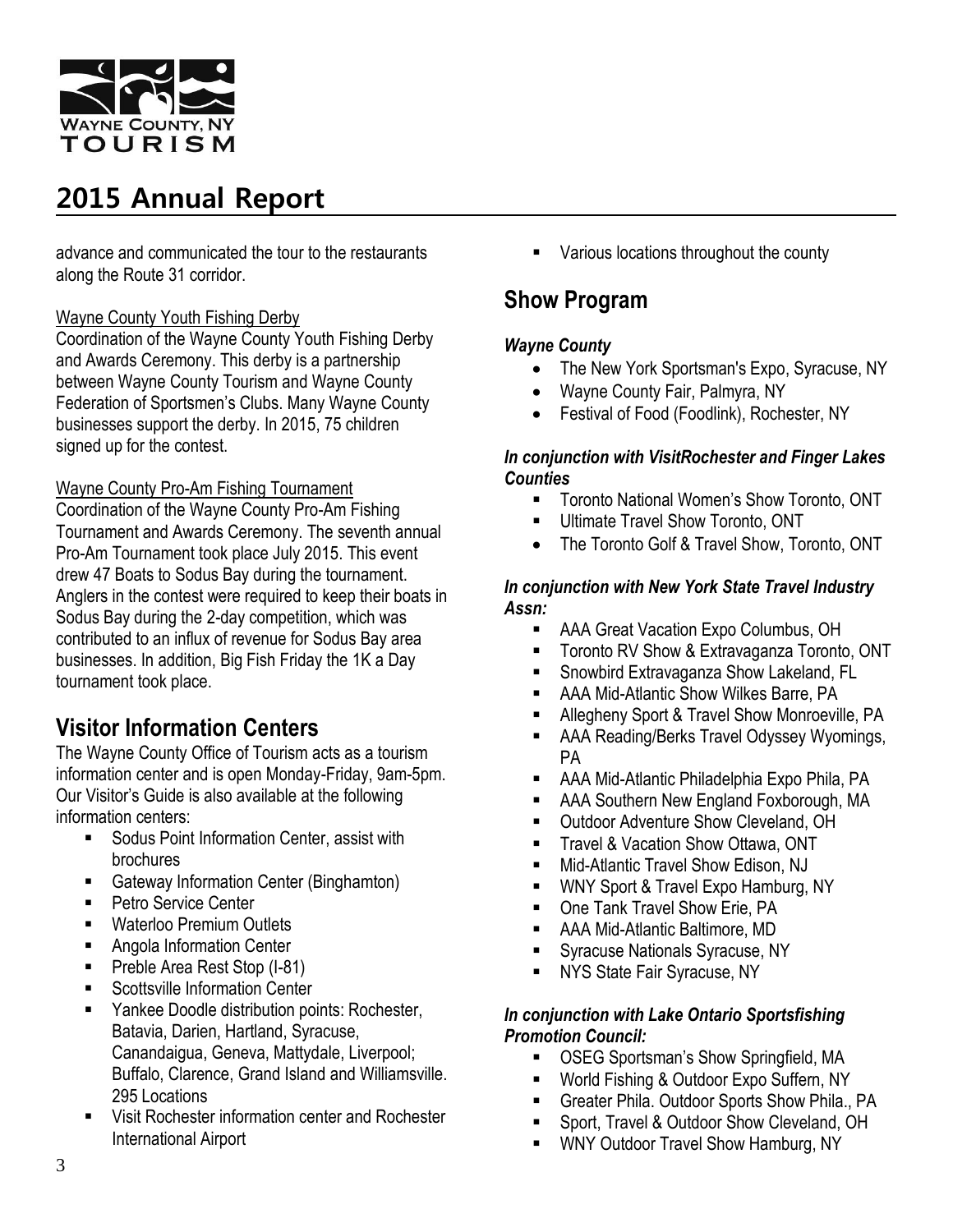

### **Regional & Multi-County Promotional Programs**

#### 14-County Finger Lakes Vacation Region

14-County Tourism Promotion Agency program to create top-of-mind awareness of the Finger Lakes Region as a tourism destination

- Fingerlakestravelny.com
- Social Media Campaign on Facebook, Twitter and Youtube
- Public Relations program
- **I** Love Fresh Air outdoor recreation promotion
- Boating Services Map

#### Lake Ontario Sportsfishing Promotion Council (LOSPC) *The Tourism Promotion Agencies from Niagara, Orleans, Monroe, Wayne, Cayuga, Oswego and Jefferson Counties are pleased to partner together to actively promote Lake Ontario and New York State as a premier fishing and traveling destination.*

- **i** ilovenyfishing.com
- Rack Cards, print advertising & fulfillment
- Consumer Shows
- Press Tours

#### Great Lakes Seaway Trail

*10 County initiative to promote the attractions along the 454-mile scenic route paralleling Lake Erie, the Niagara River, Lake Ontario and the St. Lawrence River.*

- Seaway Trail travel magazine
- **Seawaytrail.org**
- Public Relations
- www.seawaytrail.com
- **Great Lakes Seaway Trail GeoTrail**

#### Canal New York Marketing and Business Alliance Inc.

*An organization that promotes economic and business development along the entire New York State Canal System Corridor. CANAL NY focuses on bringing business to its members through tourism marketing* 

*programs, educational outreach, legislative advocacy and member organizational development.*

- **Representation at World Travel Market, London** England, New York Boat Show and New York Times Travel Show
- Public Relations
- www.canalny.com

#### "Golf is Great" in Rochester & the Finger Lakes

Cooperative golf promotion targeting Ontario, Canada including Livingston County, Ontario County, Cayuga County, Monroe County and Wayne County Tourism as well as the Finger Lakes Golf Trail Program components include:

- "Golf is Great" brochure
- **Toronto & Ottawa Golf Show**
- Direct Mail, print advertising and monthly e-blasts
- **Website**
- **Example 1** Listing in New York State Golf Guide
- Brochure distribution at information centers

#### A Welcome Surprise Canadian Promotion

*Multi-partner, inter-regional promotional program targeting the Greater Toronto market, spearheaded by VisitRochester.*

- Display ad in 250,000 'A Welcome Surprise!' guides for insertion in home delivered Canadian newspapers, distribution at information centers, CAA Clubs, festivals & events plus editorial feature
- **Interviews & commercials on Cross Border** Promotion Radio program
- Brochure distribution, display space and media promotion at selected Ontario events
- E-blast campaign
- Public Relations
- Social Media campaign on Facebook & Twitter
- awelcomesyrprise.com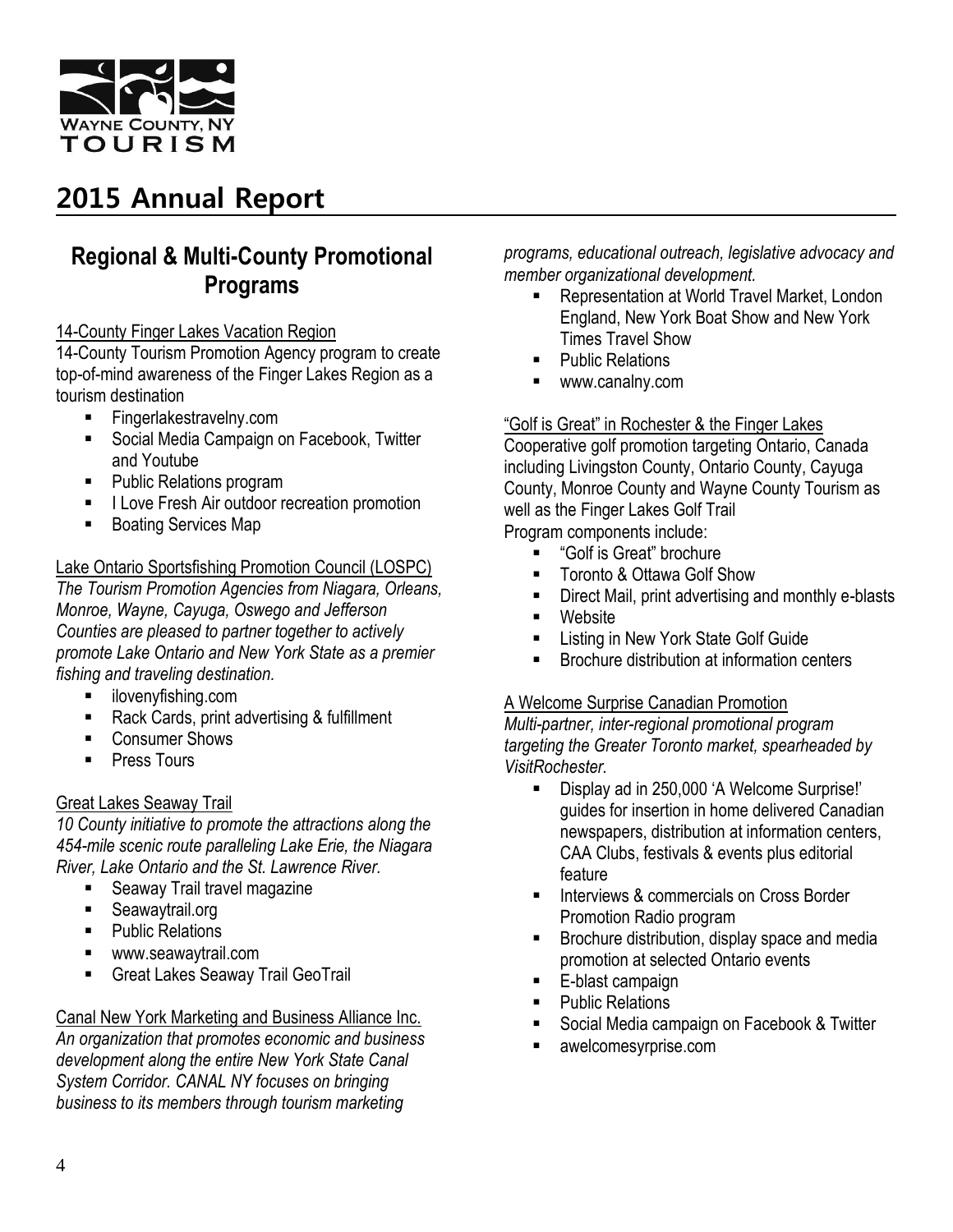

### **Public Relations**

#### **County Program**

Wayne County continued its county-based public relations efforts focusing on Wayne County attractions, events and activities with press releases, press tours. APPLE TASTING TOUR RESULTS: 12 total media placements including 2 LIVE morning show interviews.

#### **Regional Program**

In addition to our county-based public relations program, we once again participated in the Finger Lakes Regional Public Relations program implemented by Quinn & Co. Public Relations of New York City. The goal of this program is to significantly increase top-of mind awareness of the Finger Lakes. Tactics included:

- Social media
- Promotional opportunities
- Media visits
- **Editorial calendar monitoring**
- Media lead tip sheets
- Media pitches

This program generated 179 editorial placements (1,253,714,066 impressions) in online and print publications, radio and television.

Local media placements included Delta Sky Magazine, Crushbrew.com, Natural Awakenings Magazine, The Sydney Morning Herald, Fedor's.com, USA Today, NY Daily News, Zester.com, Babyandlife.com and BarclayTravel.com.

#### **State Program**

In addition to our local and regional public relations efforts, we also work with I Love NY on press tours and editorial opportunities.

#### **Familiarization Tour's Kristie Deptula, Quinn**

- October 5 & 6, 2015
- Visits included Long Acre Farms & JD Wine Cellars, Apple Country Spirits, Burnap's Farm Market & Garden Café, Chimney Bluffs State Park, Captain Jack's and Vintage Gardens Bed and Breakfast.

#### **Maria Yates, Quinn lead**

- May 29 30, 2015
- Visits included Pultneyville Grill, Lagoner Farms, Apple Country Spirits, Alling Coverlet Museum, William Phelps General Store and Vintage Gardens Bed and Breakfast.

#### **Paul Eisenberg, Quinn lead**

- June 14-15, 2015
- Visits included Liberty House Bed and Breakfast,
- Historic Palmyra Museum Complex, Camp Beachwood, Pultneyville Deli, Apple Country Spirits & Long Acre Farms.

#### **Dan Panke, Golf Collaborative lead**

- June 24-25, 2015
- Visits included Maxwell Creek Bed and Breakfast, Young Sommer Winery, Apple Country Spirits & Greystone Golf Club

#### **David Latt, Quinn lead**

- August 19-20, 2015
- Visits included Sodus Point Lighthouse, Captain Jack's, Apple Country Spirits, Lagoner Farms/Embark Ciderworks, Pultneyville Grill, Young Sommer Winery and Vintage Gardens Bed and Breakfast.